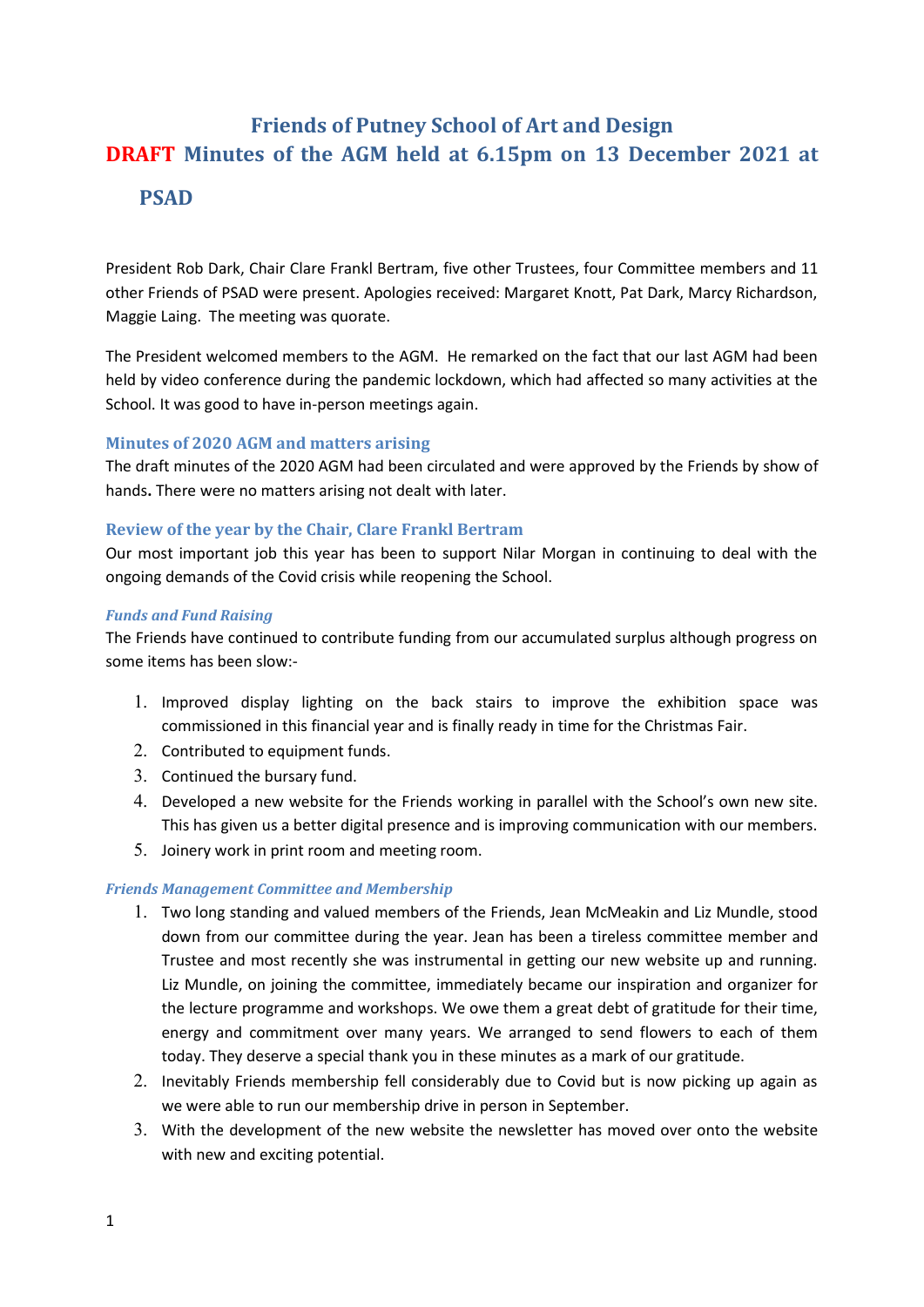#### **Activities**

- 1. Our termly activities, lectures and workshops were disrupted but we did run one successful online lecture given by Linda Smith who is back with us in person for tonight's lecture.
- 2. We will be looking for new ideas and new people for activities to be run by the Friends. Activities can help build the School community, increase interest, skills and excitement, and help us raise funds to support the School. If you have ideas or hear of ideas, please get in touch.

#### Future Management of the School

1. Currently the School continues to be managed under the umbrella of EnableLC. During Covid Wandsworth Council determined to extend this arrangement to ensure stability for the School. This decision has given Head of School and staff maximum support and was welcomed.

#### Trustees Annual Report of the Accounts for the year by the Treasurer

Yvonne Guerrier presented the report of the accounts for the academic year ending 8 September 2021. We had substantial reserves so that the drop in income resulting from the pandemic did not have too great a negative effect on our overall finances, which are currently in a strong position. Although many Friends continued to pay their subscriptions throughout the last year, despite the pandemic closures, we lost about £2K in membership income. However, the hastily arranged Christmas Fair (smaller than usual) made a surplus, which was pleasing. Merchandise sales are good and we are expanding the range of goods available. Donations have increased following our registration with JustGiving, Amazon Smile and Easyfundraising. Although Gift Aid has been claimed it has not yet been received in this financial year. In tandem with reduced income there have been fewer outgoings, but the biggest expenditure has been on the development of our own website. This has already had many benefits including allowing us to take membership subs online, and reduced expenditure on postage and printing of communications with members. The School has provided us with a wishlist of items for Friends expenditure this year and next.

Yvonne was thanked for producing the accounts and she, in turn, thanked our Auditor, local accountant Richard Chadwick, who had approved the accounts, giving his services pro bono.

Question: Why had we chosen to use Just Giving which as a more expensive option than the other sites? Answer: This was largely at the request of the family of a deceased student wanting the option to donate through JustGiving.

#### Elections

The President thanked the Friends Committee members and trustees for all the work they have done over the past year. However, all Committee members must stand down at the AGM. Names of nominees had been circulated, and voting took place by show of hands. The new Committee were elected for 2021/22 by Friends present as follows:

#### TRUSTEES AND MANAGEMENT COMMITTEE

Clare Frankl Bertram (Trustee / Chair) (proposed by Jenny Newhouse, seconded by Fleur Tookey)

Alison Brooke (Trustee) (proposed by Pam Williamson, seconded by Sue Shocket)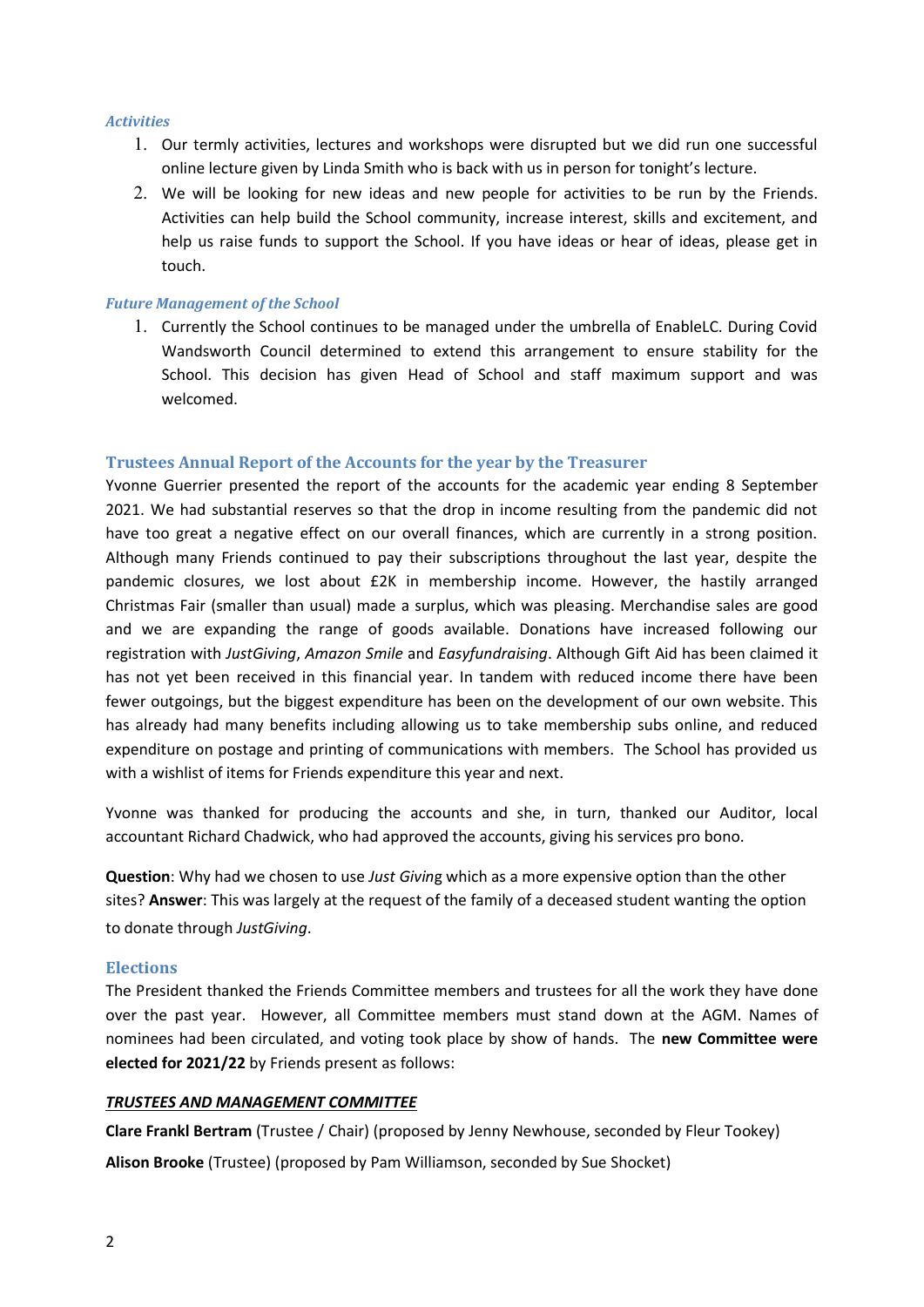Victoria Garthwaite (Trustee/Deputy Chair) (proposed by Clare Frankl Bertram, seconded by Nicole Hollingworth)

Yvonne Guerrier (Trustee/ Treasurer) (proposed by Clare Frankl Bertram, seconded by Vicki Garthwaite)

Nicole Hollingworth (Trustee/ Membership Sec) (proposed by Sniez Torbarina, seconded by Fiona Burn)

Carolyn McMillan (Trustee/ Secretary) (proposed by Peter Hall, seconded by Jane Theophilus)

# MANAGEMENT COMMITTEE

Mark Hayman (proposed by Jane Allan, seconded by Sniez Torbarina)

Maggie Laing (proposed by Fleur Tookey, seconded by Alison Brooke)

Penny Montagnon (proposed by Fleur Tookey, seconded by Mark Hayman)

Marcy Richardson (proposed by Akiko Wanaka, seconded by Vicki Garthwaite)

Fleur Tookey (proposed by Penny Montagnon, seconded by Nicole Holllingworth)

Sniez Torbarina (proposed by Sheila Roe, seconded by Yvonne Guerrier)

Additional committee members may be co-opted during the year for their skills/help organising lectures, parties, Putney Art, fair etc.

# PRESIDENT AND VICE-PRESIDENT

Rob Dark and Margaret Knott, our founder members, were unanimously re-confirmed as Hon. President and Hon. Vice-President respectively, and were thanked for their continuing support.

# Report on forthcoming year (Clare Frankl Bertram)

The coming year will be split into four distinct groups of activities as far as the Friends are concerned.

# Membership and Committee

We have increased our membership over the last year and communications are improving but we need to do more.

- 1. The new website is going to be a key factor in keeping in touch with our members. It will provide a constant source of information and news at all members' fingertips. Sniez Torbarina has been a driving force as our current editor. Please would members give us feedback on the website.
- 2. We are actively seeking more new members and are promoting payment of membership fees on line and continue provisions for gift aid. The more members we can attract, the more activities we can support.
- 3. Mark Hayman has stood down as Trustee but will continue on the Management Committee (many thanks for all the work he has done as Membership Secretary), but Nicole Hollingworth has taken up that role and has just been elected Trustee. We are delighted to welcome Maggie Laing onto the Committee and sorry to lose Julia Wagner.